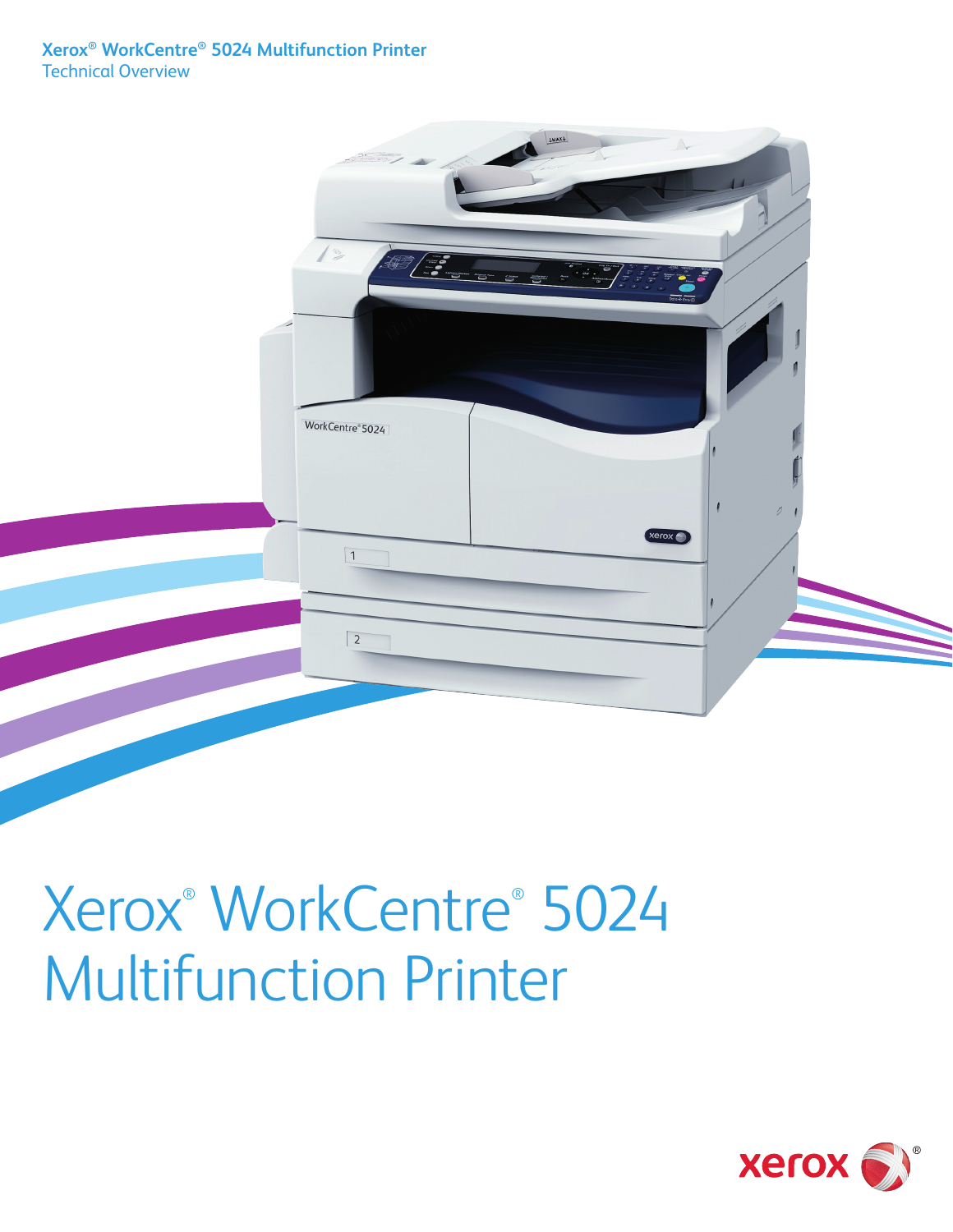## Xerox® WorkCentre® 5024

Technical Overview

|                                                | <b>WorkCentre 5024 DADF</b>                                                                                                                                                                                                                                       |  |  |  |  |
|------------------------------------------------|-------------------------------------------------------------------------------------------------------------------------------------------------------------------------------------------------------------------------------------------------------------------|--|--|--|--|
| Speed                                          |                                                                                                                                                                                                                                                                   |  |  |  |  |
| Monochrome Continuous Print/Copy<br>Speed      | A4 / 8.5 x 11 in. LEF Simplex-24 ppm, Duplex-17 ppm<br>A4 / 8.5 x 11 in. SEF Simplex-15 ppm, Duplex-8.7 ppm<br>B4 and B5/5.5 x 8.5, 8.5 x 13 in. and 8.5 x 14 in. SEF Simplex-12 ppm, Duplex-7.9 / 7.2 ppm<br>A3 / 11 x 17 in. SEF Simplex-12 ppm, Duplex-8.6 ppm |  |  |  |  |
| <b>Media Handling</b>                          |                                                                                                                                                                                                                                                                   |  |  |  |  |
| Trays 1-5                                      |                                                                                                                                                                                                                                                                   |  |  |  |  |
| Capacity <sup>1</sup>                          | Standard Tray 1: 250 sheets<br>Standard Tray 5 (MSI): 100 sheets<br>Optional One Tray Module (Tray 2): 500 sheets<br>Optional Two Tray Module (Trays 3 and 4): 500 sheets each<br>Maximum 1,850 sheets (Trays 1-4 + MSI)                                          |  |  |  |  |
| Weights                                        | Tray 1-4 Tray 1: 60 to 90 gsm<br>Tray 2-4 (Option): 60 to 216 gsm<br>Tray 5 (MSI) is standard: 60 to 216 gsm                                                                                                                                                      |  |  |  |  |
| Sizes                                          | Tray 1-5 Standard selectable sizes: B5 to A3 / 8.5 x 11 in. to 11 x 17 in.<br>Tray 5 (MSI) Custom size: X: 98 to 432 mm / 3.9 x 17.0 in. and Y: 127 to 297 mm / 5.0 to 11.7 in.                                                                                   |  |  |  |  |
| <b>Types</b>                                   | Plain Paper<br><b>Recycled Paper</b>                                                                                                                                                                                                                              |  |  |  |  |
| <b>Duplex Automatic Document Feeder (DADF)</b> |                                                                                                                                                                                                                                                                   |  |  |  |  |
| <b>Paper Capacity</b>                          | 110 sheets (70-80 gsm)                                                                                                                                                                                                                                            |  |  |  |  |
| <b>Original Paper Sizes</b>                    | A5 to A3 / 8.5 x 5.5 in. to 11 x 17 in.                                                                                                                                                                                                                           |  |  |  |  |
| <b>Original Paper Weights</b>                  | 38-128 gsm simplex, 50-128 gsm duplex                                                                                                                                                                                                                             |  |  |  |  |
| <b>Copy Specifications</b>                     |                                                                                                                                                                                                                                                                   |  |  |  |  |
| <b>Document Scanner</b>                        | Scanning available from platen glass and DADF                                                                                                                                                                                                                     |  |  |  |  |
| First-copy-out Time                            | 7.2 seconds or less                                                                                                                                                                                                                                               |  |  |  |  |
| Sides (input:output)                           | 1:1, 1:2, 2:2 and 2:1                                                                                                                                                                                                                                             |  |  |  |  |
| Quantity                                       | 1 to 999                                                                                                                                                                                                                                                          |  |  |  |  |
| Resolution                                     | 600 x 600 dpi                                                                                                                                                                                                                                                     |  |  |  |  |
| <b>Copy Features</b>                           | Reduce/Enlarge, N-up, ID Card Copy, Light/Darken, Auto Rotation, Toner Save                                                                                                                                                                                       |  |  |  |  |
| <b>Reduction/Enlargement</b>                   | Size-to-Size 1:1±0.8%<br>Preset 50%, 70%, 81%, 94%, 100%, 122%, 127%, 141% and 200%<br>Full magnification rate 25%-400%                                                                                                                                           |  |  |  |  |
| <b>Print Specifications</b>                    |                                                                                                                                                                                                                                                                   |  |  |  |  |
| <b>First-print-out Time</b>                    | 14 seconds                                                                                                                                                                                                                                                        |  |  |  |  |
| Memory                                         | 256 MB                                                                                                                                                                                                                                                            |  |  |  |  |
| System                                         | 300 MHz                                                                                                                                                                                                                                                           |  |  |  |  |
| <b>Page Description Languages</b>              | Base HBPL (Optional PCL)                                                                                                                                                                                                                                          |  |  |  |  |
| <b>Print Resolution</b>                        | Up to 600 x 600 dpi                                                                                                                                                                                                                                               |  |  |  |  |
| <b>Print Features</b>                          | Watermark, Poster, N-up, Booklet, Mixed Document                                                                                                                                                                                                                  |  |  |  |  |
| Connectivity                                   | High Speed USB 2.0 direct print, (optional 10Base-T/100Base-TX Network Card<br>Scan to SMB), Scan to Email supported with network option                                                                                                                          |  |  |  |  |
| <b>Client Operating Systems</b>                | Windows Server® 2003 (32/64-bit)<br>Windows Vista® (32/64-bit)<br>Windows Server 2008 (32/64-bit)<br>Windows Server 2008 R2<br>Windows® 7 (32/64-bit)<br>Windows 8 (32/64-bit)<br>Windows Server 2012 (64-bit)                                                    |  |  |  |  |
| Fonts                                          | PCL® 80 scalable fonts, line printer 6 bitmap font                                                                                                                                                                                                                |  |  |  |  |

1 Paper capacities are based on 20 lb Bond/75 gsm stock; capacities will vary with different weight stocks.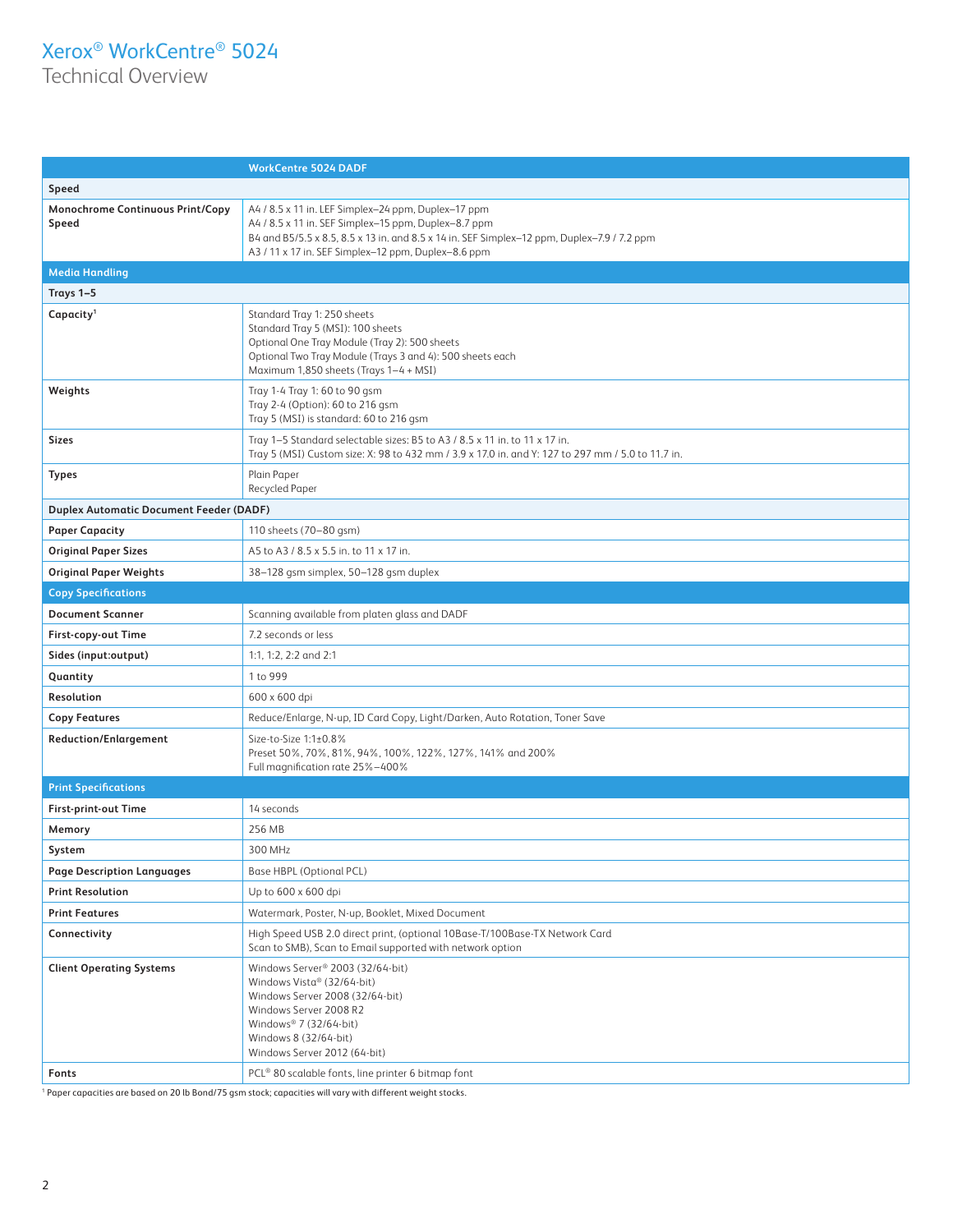## Xerox® WorkCentre® 5024

Technical Overview

| <b>Scanning Specifications</b>                    |                                                                                                                                                                                                                                                                       |                                                                                                                                                                                                                                                                                                                                                                                                                                                                                                                                                                                                                     |  |  |  |
|---------------------------------------------------|-----------------------------------------------------------------------------------------------------------------------------------------------------------------------------------------------------------------------------------------------------------------------|---------------------------------------------------------------------------------------------------------------------------------------------------------------------------------------------------------------------------------------------------------------------------------------------------------------------------------------------------------------------------------------------------------------------------------------------------------------------------------------------------------------------------------------------------------------------------------------------------------------------|--|--|--|
|                                                   | <b>WorkCentre 5024 (Local)</b>                                                                                                                                                                                                                                        | WorkCentre 5024 (Network)                                                                                                                                                                                                                                                                                                                                                                                                                                                                                                                                                                                           |  |  |  |
| Capability                                        | 256 shades, greyscale or monochrome                                                                                                                                                                                                                                   | Colour: 8-bit output for each RGB colour; Monochrome: 1-bit output                                                                                                                                                                                                                                                                                                                                                                                                                                                                                                                                                  |  |  |  |
| <b>Input Speed</b>                                | Simplex: Mono is 18 ppm; Colour is 4 ppm<br>(A4 LEF at 200 dpi using TWAIN driver (USB))                                                                                                                                                                              | Up to 13 ipm colour, A4 / 8.5 x 11 in. LEF or up to 22 ipm monochrome                                                                                                                                                                                                                                                                                                                                                                                                                                                                                                                                               |  |  |  |
| Resolution                                        | Scan up to 600 x 600 dpi                                                                                                                                                                                                                                              | Monochrome: 600 x 600 dpi, 400 x 400 dpi, 300 x 300 dpi,<br>200 x 200 dpi; Colour: 300 x 300 dpi, 200 x 200 dpi                                                                                                                                                                                                                                                                                                                                                                                                                                                                                                     |  |  |  |
| Maximum Scan Area                                 | Platen: 297 x 432 mm / 11 x 17 in., DADF: A3 / 11 x 17 in.                                                                                                                                                                                                            |                                                                                                                                                                                                                                                                                                                                                                                                                                                                                                                                                                                                                     |  |  |  |
| <b>Scan Features</b>                              | • Standard: Local scan (via USB, TWAIN)<br>• Standard: Device is shipped with ABBYY FineReader<br>for scan application support<br>· Optional: Network Kit allows for Scan to PC (SMB)<br>and Scan to Email                                                            | • Connectivity: Ethernet 100Base-TX/10Base-T<br>• Scan to Email:<br>- Protocol: TCP/IP (SMTP Authentication)<br>- File Format: Monochrome Binary: PDF/TIFF (Multi-Page);<br>Colour: PDF (Multi-Page) / JPEG<br>• Scan to PC:<br>- Protocol: TCP/IP (SMB)<br>- File Format: Monochrome Binary: PDF/TIFF (Multi-Page);<br>Colour: PDF (Multi-Page) / JPEG<br>- Operating System: Microsoft <sup>®</sup> Windows® XP, Windows Server®<br>2003, Windows Vista®, Windows Server 2008, Windows 8,<br>Windows XP x64, Windows Server 2003 x64,<br>Windows Vista x64, Windows Server 2008 R2 x64,<br>Window Server 2012 x64 |  |  |  |
| <b>Device Specifications</b>                      |                                                                                                                                                                                                                                                                       |                                                                                                                                                                                                                                                                                                                                                                                                                                                                                                                                                                                                                     |  |  |  |
| Accounting                                        | Single and Multiple                                                                                                                                                                                                                                                   |                                                                                                                                                                                                                                                                                                                                                                                                                                                                                                                                                                                                                     |  |  |  |
| Tracking                                          | Copy usage                                                                                                                                                                                                                                                            |                                                                                                                                                                                                                                                                                                                                                                                                                                                                                                                                                                                                                     |  |  |  |
| <b>Accounts</b>                                   | Up to 30 User accounts (User ID)                                                                                                                                                                                                                                      |                                                                                                                                                                                                                                                                                                                                                                                                                                                                                                                                                                                                                     |  |  |  |
| <b>Monthly Duty Cycle</b>                         | Up to 25,000 pages/month <sup>2</sup>                                                                                                                                                                                                                                 |                                                                                                                                                                                                                                                                                                                                                                                                                                                                                                                                                                                                                     |  |  |  |
| <b>Recommended Monthly</b><br><b>Print Volume</b> | Up to 3,000 pages/month $3$                                                                                                                                                                                                                                           |                                                                                                                                                                                                                                                                                                                                                                                                                                                                                                                                                                                                                     |  |  |  |
| <b>Machine Life</b>                               | 180,000 prints or 5 years                                                                                                                                                                                                                                             |                                                                                                                                                                                                                                                                                                                                                                                                                                                                                                                                                                                                                     |  |  |  |
| <b>Optional Accessories</b>                       | <b>Additional Tray 2</b><br>Mobile Stand<br>Two Tray Module<br>Network Print/Scan<br>Fax<br><b>Tray Lock</b>                                                                                                                                                          |                                                                                                                                                                                                                                                                                                                                                                                                                                                                                                                                                                                                                     |  |  |  |
| <b>Fax Specifications (Optional)</b>              |                                                                                                                                                                                                                                                                       |                                                                                                                                                                                                                                                                                                                                                                                                                                                                                                                                                                                                                     |  |  |  |
| <b>Fax Features</b>                               | Send Document Size Maximum A3 / 11 x 17 in.<br>Recording Paper Size Maximum A3 / 11 x 17 in., Minimum A4 / 8.5 x 11 in.<br>Transmission Time 3 seconds <sup>4</sup> or less<br>Transmission Mode Super G3 / G3 ECM / G3 (ITU-T)<br>No. of Fax Lines PSTN / PBX, 1port |                                                                                                                                                                                                                                                                                                                                                                                                                                                                                                                                                                                                                     |  |  |  |
| <b>Fax Transmission Speed</b>                     | Automatic fallback: 33.6 kbps<br>Operator selectable: 28.8 kbps, 14.4 kbps, 9600 bps<br>Page Transmission Time: ITU No. 1 document, 33.6 kbps (standard): less than 4 seconds                                                                                         |                                                                                                                                                                                                                                                                                                                                                                                                                                                                                                                                                                                                                     |  |  |  |
| <b>Telephone Line Requirements</b>                | Standard public analogue switched telephone line or equivalent for Super G3, ECM and G3                                                                                                                                                                               |                                                                                                                                                                                                                                                                                                                                                                                                                                                                                                                                                                                                                     |  |  |  |
| Compatibility                                     | Super G3, ECM, G3                                                                                                                                                                                                                                                     |                                                                                                                                                                                                                                                                                                                                                                                                                                                                                                                                                                                                                     |  |  |  |
| <b>Resolution Capability</b>                      | Normal: 200 × 100 dpi (8 × 3.85 dots/mm)<br>Fine: 200 × 200 dpi (8 × 7.7 dots/mm)<br>Ultra Fine: 400 × 400 dpi (16 × 15.4 dots/mm)                                                                                                                                    |                                                                                                                                                                                                                                                                                                                                                                                                                                                                                                                                                                                                                     |  |  |  |
| <b>Resolution Conversion</b>                      | Available for sending and receiving; smooth on receiving                                                                                                                                                                                                              |                                                                                                                                                                                                                                                                                                                                                                                                                                                                                                                                                                                                                     |  |  |  |
| <b>Image Compression</b>                          | JBIG, MH, MR, MMR                                                                                                                                                                                                                                                     |                                                                                                                                                                                                                                                                                                                                                                                                                                                                                                                                                                                                                     |  |  |  |

<sup>2</sup> Maximum volume capacity expected in any one month. Not expected to be sustained on a regular basis.<br><sup>2</sup> Range reflects the number of pages per month the product can regularly print while maintaining optimal performance